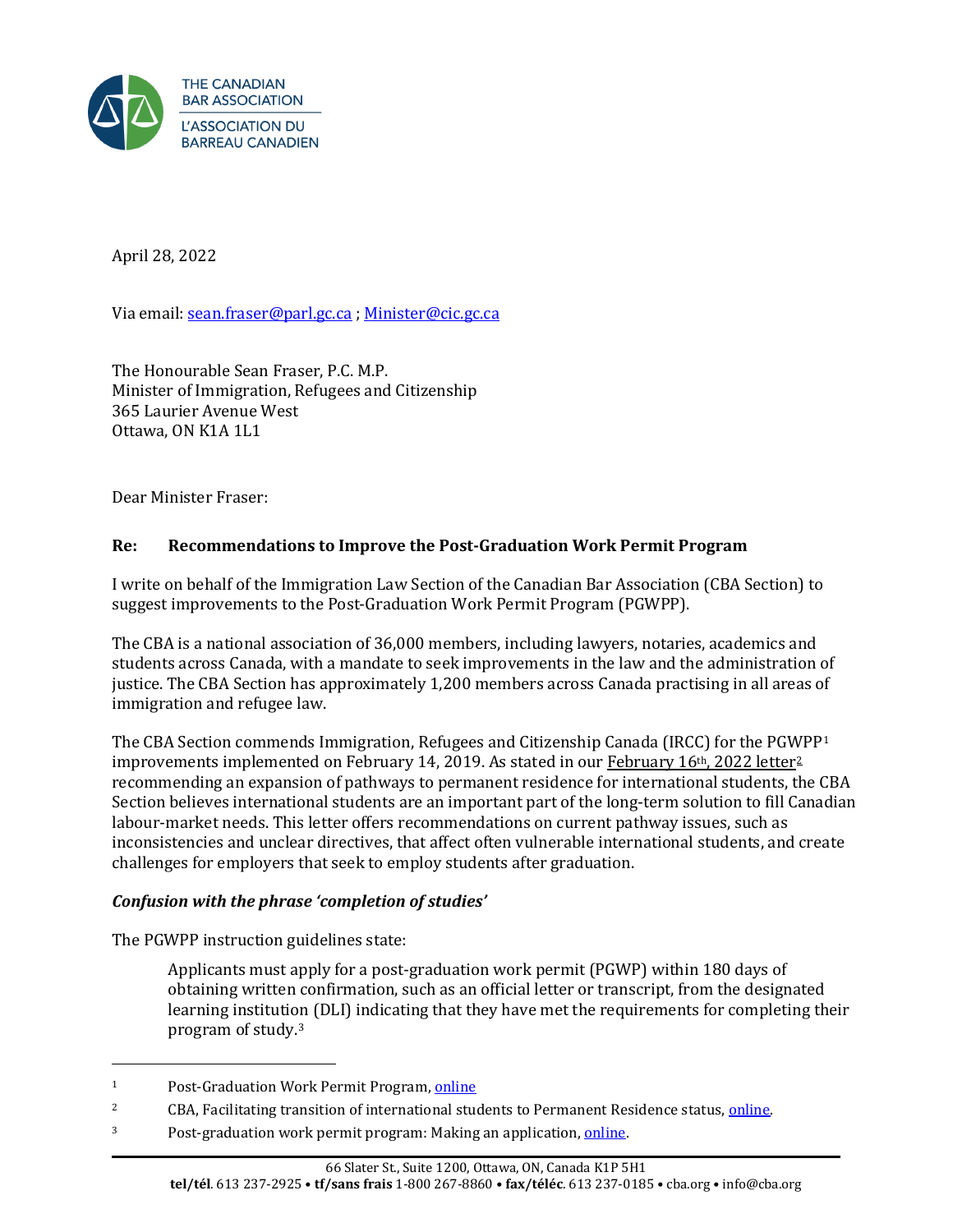The 180-day period is enough time for international students to arrange their affairs and submit a PGWP application. However, the phrase 'completion of studies' causes wide confusion as to when this period begins to run.4 Many international students understand this phrase as the date they receive their certificate/diploma/degree.

DLIs are not required to provide a standardized 'official letter' on the student's completion of studies. One CBA member reports assisting an international student whose DLI provided the letter by way of download from the student's online university account. The date on the letter changed each time the letter was downloaded, and the student had no way of knowing when the letter was initially posted to their account. The instructions in IRCC's "How to apply for a post-graduation work permit"<sup>5</sup> page differ from the instruction guide (Guide 5580 - Applying for a Work Permit - Student Guide - online application).6 The IRCC webpage states that PGWP applicants need *one of* the following:

- A degree or diploma
- An official letter from your school
- An official transcript, or a copy of your transcript from your school's website.

However, the Document Checklist provided in Guide 5580 states that applicants require:

- A final transcript; *AND*
- A letter from the institution and/or the formal notice of graduation.

Students relying on instructions on the IRCC webpage risk submitting an incomplete application, and the language should be revised to reflect the guidelines in Guide 5580 - Applying for a Work Permit.

### **RECOMMENDATION**

## **1. Remove the requirement that a 'completion of studies' letter be included with a PGWP application and rely solely on the date of the student's final official transcript for commencement of the 180-day application deadline.**

### *Confusion when referencing the legislation*

Many international students remain unclear as to when exactly they stop being a student despite the wording of the legislation, as noted below, and the references to the validity period tucked away in the IRCC website.7

PGWP eligibility criteria require that students hold or have held student status in the 180-day period before making their PGWP application. The interplay between the 180-day timeframe and other study permit-related requirements is ambiguous. Such requirements include the validity of study permit status under IRPR 222(1)(a)<sup>8</sup> and authorization to work as a student under IRPR 186(v) and (w). <sup>9</sup>

The eligibility criteria fail to clearly identify that students who don't submit a PGWP application within the 90 days following the end of their studies will be in Canada without status and, in some instances,

<sup>&</sup>lt;sup>4</sup> Post-graduation work permit eligibility requirements, [online.](https://www.canada.ca/en/immigration-refugees-citizenship/corporate/publications-manuals/operational-bulletins-manuals/temporary-residents/study-permits/post-graduation-work-permit-program/eligibility.html)

<sup>5</sup> Work in Canada after you graduate: How to apply[: online.](https://www.canada.ca/en/immigration-refugees-citizenship/services/study-canada/work/after-graduation/apply.html) 

<sup>6</sup> Guide 5580 - Applying for a Work Permit - Student Guide[: online.](https://www.canada.ca/en/immigration-refugees-citizenship/services/application/application-forms-guides/guide-5580-applying-work-permit-student-guide.html#gather) 

<sup>&</sup>lt;sup>7</sup> Extend your study permit or restore your status: When to apply, **online**.

<sup>8</sup> Immigration and Refugee Protection Regulations (SOR/2002-227), online.

<sup>9</sup> *Ibid*.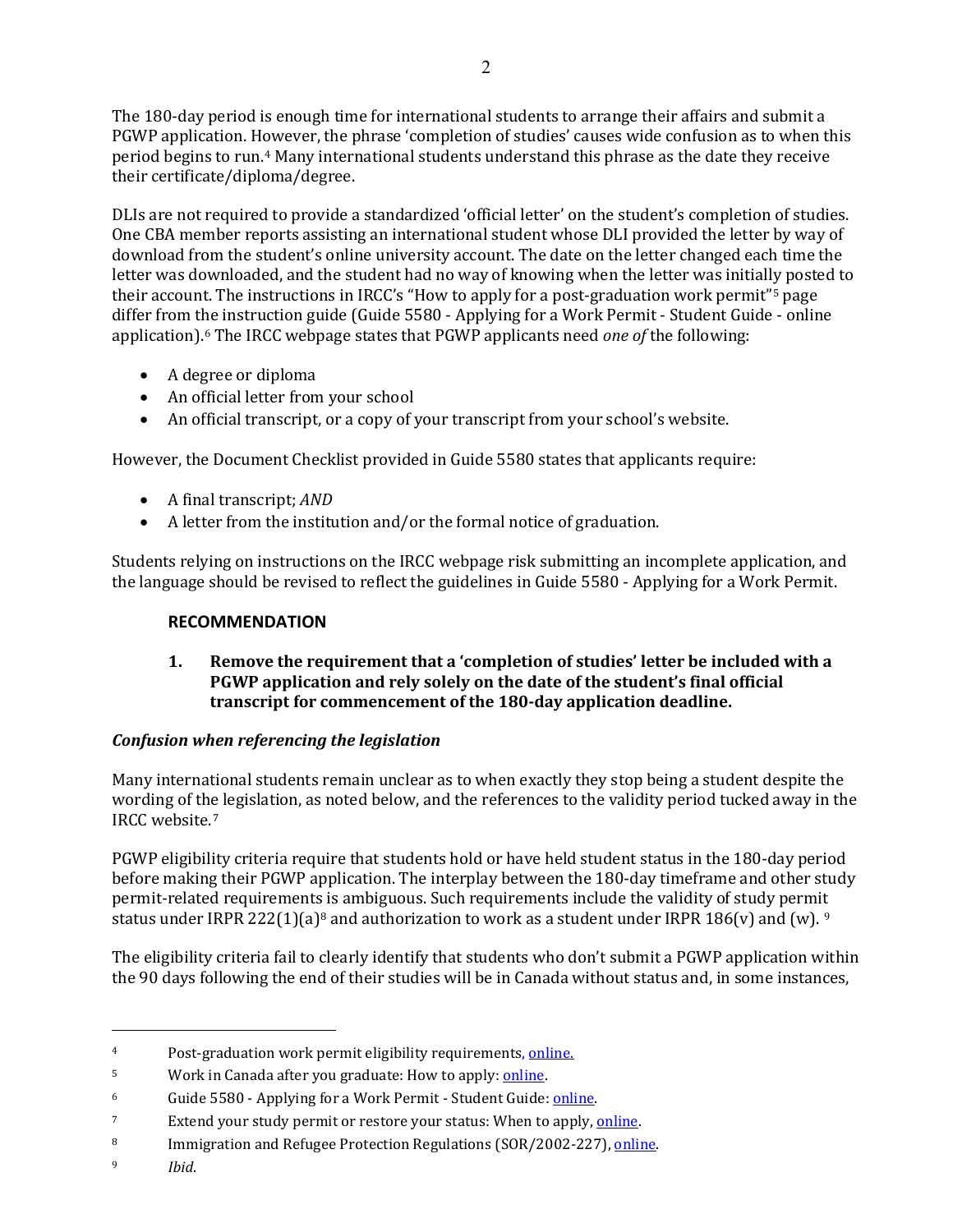may also be working without authorization under the belief that they have satisfied the necessary criteria allowing them to do so.

## **RECOMMENDATIONS**

- **2. Include a standard note on study permits stating when the student status ends rather than noting the legislative references.**
- **3. Provide DLIs with a standard template for a letter to be issued along with the student's final official transcript stating that they have:**
	- **i. 90 days from the date of the letter to remain in Canada under their student status despite the expiry date listed on their study permit, unless the expiry date listed on their study permit is less than 90 days away, and that they must leave Canada or apply to change their status within those 90 days or the expiry date listed on their study permit, whichever is earlier; and**
	- **ii. 180 days from the date of the letter to submit a PGWP; and**
	- **iii. That they may no longer work in Canada under the terms of their study permit and may only work once they have submitted a PGWP application (if eligible to do so).**

### *Increasing guidance on the requirement and timeline to restore status as a student*

International students must be incentivized to submit PGWP applications sooner rather than later due to the risks of a rejected application. Students whose PGWP application are deficient and returned as incomplete or denied after the 90-day period must apply to restore their status as a student. They are then required to restore their status in Canada before resubmitting a PGWP application. Existing policy<sup>10</sup> notes that they must restore as a student,<sup>11</sup> and pay the student processing fee and the restoration fee, along with the application forms and processing fee for the PGWP application.

This process could be simplified.

# **RECOMMENDATIONS**

- **4. As an interim measure, give clear guidance to international students about the need to restore their status as a student, and the application process.**
- **5. Create a policy for a PGWP restoration-type process specifically for international students who meet all PGWP criteria within the 180-day period.**

### *Restoration period for PGWP applicants*

Students whose PGWP application is rejected as incomplete or denied after the 180-day period lose the ability to restore their status in Canada. Their only recourse is to apply for a Temporary Resident Permit or to leave Canada.

 $10$  How do I apply for a post graduation work permit?, online.

<sup>11</sup> Under normal circumstances, restoring status as a student requires that the applicant show proof of their intention to study. In this odd scenario the process is a work around by IRCC to allow out of status students to still apply for a PGWP. The application to restore status as a student is never actually considered.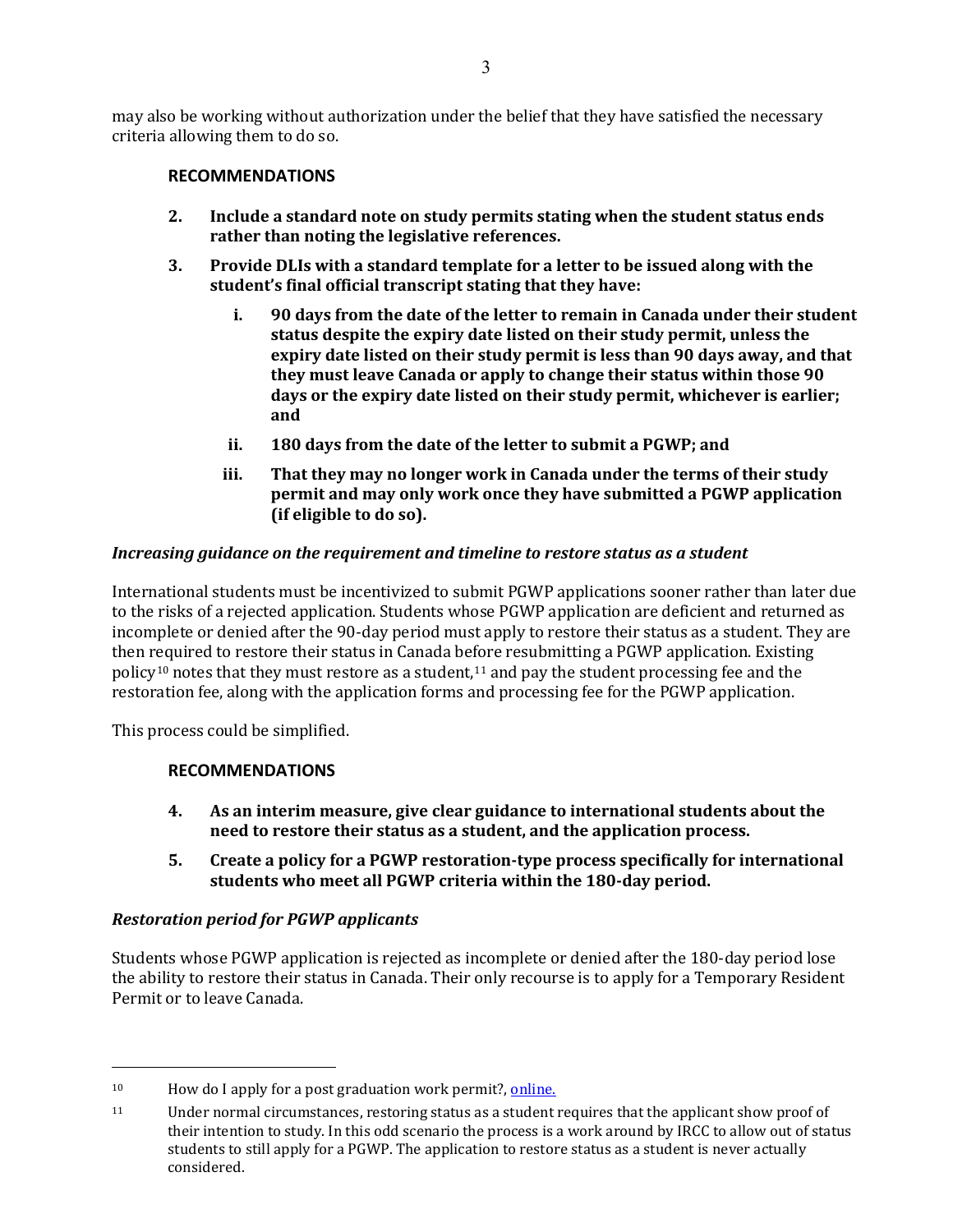Currently, the express trigger to apply for restoration within the 90-day timeline is the loss of the Temporary Residence status. The proposed change would require amending IRPR 18212 or issuing an IRPA 25.113 exemptive policy on the grounds of the pandemic.

## **RECOMMENDATIONS**

- **6. Extend the restoration period for PGWP applicants to 90 days after the date they receive notification from IRCC that their PGWP application was unsuccessful.**
- **7. Reduce rejection rates by giving PGWP applicants an opportunity to correct minor deficiencies in their applications.**

Applicants who can show they submitted their PGWP restoration application should be allowed to continue working. Not being able to work can put students in an unnecessarily precarious financial situation, as they have paid significant money for their education and may have accumulated student debt. The consequences of not being able to work are felt at all levels, with lost income and opportunities for students, lost taxes for the government, and lost productivity for the employer.

### **RECOMMENDATION**

### **8. Allow international students who have filed a restoration application to continue to work while they wait for IRCC's decision.**

## *Expanding the April 22nd, 2022, temporary policy to recent graduates outside of Canada*

On April 22, 2022, IRCC announced a new temporary policy14 granting recent international graduates with expiring temporary status an **opportunity** to stay in Canada longer, so they can continue to gain work experience and have a better chance at qualifying for permanent residence. Starting in summer 2022, former international students who are *in Canada* and have a post-graduation work permit expiring between January and December 2022 will qualify for an additional open work permit of up to 18 months.

The CBA Section recommends that international graduates who have left the country since January because of their expired PGWPs be authorized to apply for an additional open work permit.

### **RECOMMENDATION**

## **9. Allow international graduates whose PWGP expired since January and who are currently outside of Canada to apply for Temporary Status.**

### *Full-time studies requirement*

Foreign national students come to Canada and expect to be able to work following their studies. Canada financially benefits from the tuition fees these students pay, and from their presence when they remain as permanent residents and young workers. To fully benefit from foreign national students' presence, the CBA Section believes current policy could be more accommodating and account for circumstances outside the control of students.

<sup>&</sup>lt;sup>12</sup> Immigration and Refugee Protection Regulations (SOR/2002-227), [online.](https://laws-lois.justice.gc.ca/eng/regulations/SOR-2002-227/section-222.html)

<sup>13</sup> Immigration and Refugee Protection Act (S.C. 2001, c. 27), online.

<sup>14</sup> New measures to address Canada's labour shortage[, online.](https://www.canada.ca/en/immigration-refugees-citizenship/news/2022/04/new-measures-to-address-canadas-labour-shortage.html)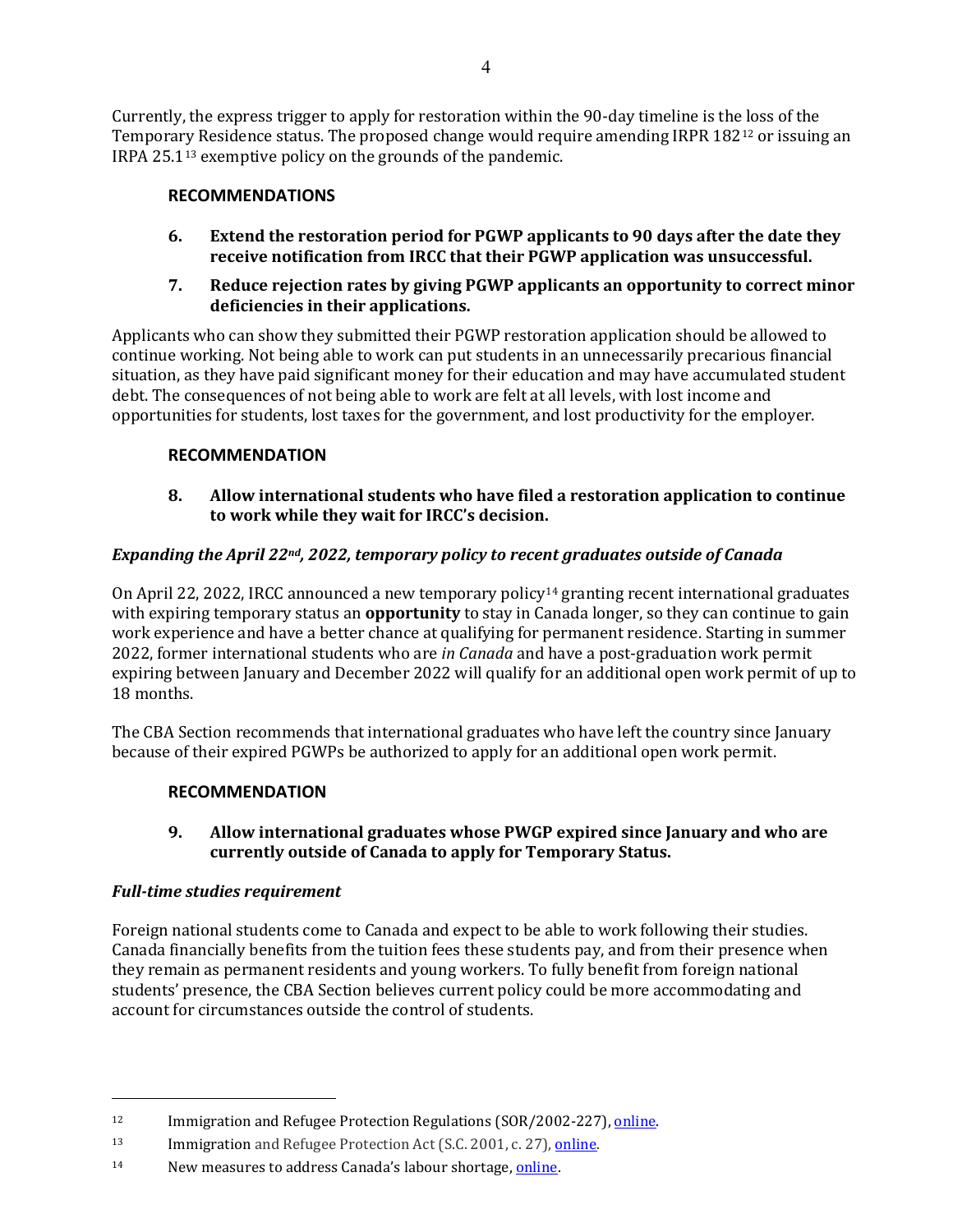Students currently can take an authorized leave from studies but cannot study part-time and still be eligible for a PGWP. However, in many instances, carrying a part-time course load is preferable to requesting a leave from studies:

- i. Illness or other contributing factors: if a student needs to reduce studies but can manage a part-time load, this is preferable to taking leave to mitigate the impact on their graduation date.
- ii. Lack of prerequisite or availability in courses: foreign students are forced to take extra courses that do not contribute to their degree to maintain a full-time course load. This can occur, for example, when no professors are available, registration numbers are insufficient, or prerequisite courses are unavailable until a later semester upon switching programs.
- iii. Failed prerequisite course: students may be unable to re-take the course until it is offered again.

## **RECOMMENDATION**

## **10. Abolish the requirement that studies be full-time in every semester.**

### *Leaves from studies*

PGWPs may be issued where students have taken no longer than 150 days of leave from studies, provided they can produce the DLI's approval.15

The requirement to provide authorized leave documentation offends the Federal Court decision of *Munyanyi v. Canada (Citizenship and Immigration).*<sup>16</sup> In this decision, refusal of a PGWP was found unreasonable. The applicant was a student at a university that did not require its undergraduate students to request an authorized leave to take a semester off. The Federal Court chided the immigration officer for not considering this when refusing the PGWP application for lack of documentation that the leave was authorized.

# **RECOMMENDATION**

**11. Clarify in the PGWP eligibility requirements that where a DLI does not require a leave be authorized to maintain full-time student status, that the DLI's policy in this regard may be submitted in lieu of authorized leave documentation.**

Leave from study is not available in all circumstances. For example, where students failing a course want to drop the course rather than have a failing grade on their transcript, leave cannot be requested retroactively. Yet, Canadian students can do so with no negative consequences other than having paid non-refundable tuition.

Without legal advice, many students do not know that they are permitted to take a leave of absence from their studies, even if they are eligible. Many international students believe they must stay active in their studies despite challenging circumstances in their lives. For example, a student was denied a PGWP because they returned to their home country due to a death in the family, and therefore missed a semester of school. Despite producing a death certificate, IRCC rejected the demand because the student did not produce a physician's letter with medical reasons for missing a semester.

<sup>15</sup> Program delivery update: Post-graduation work permit eligibility requirements - Authorized lave documentation, [online.](https://www.canada.ca/en/immigration-refugees-citizenship/corporate/publications-manuals/operational-bulletins-manuals/updates/2022-post-graduation-work.html)

<sup>16</sup> *Munyanyi v. Canada (Citizenship and Immigration)*, 2021 FC 802[, online.](https://www.canlii.org/en/ca/fct/doc/2021/2021fc802/2021fc802.html)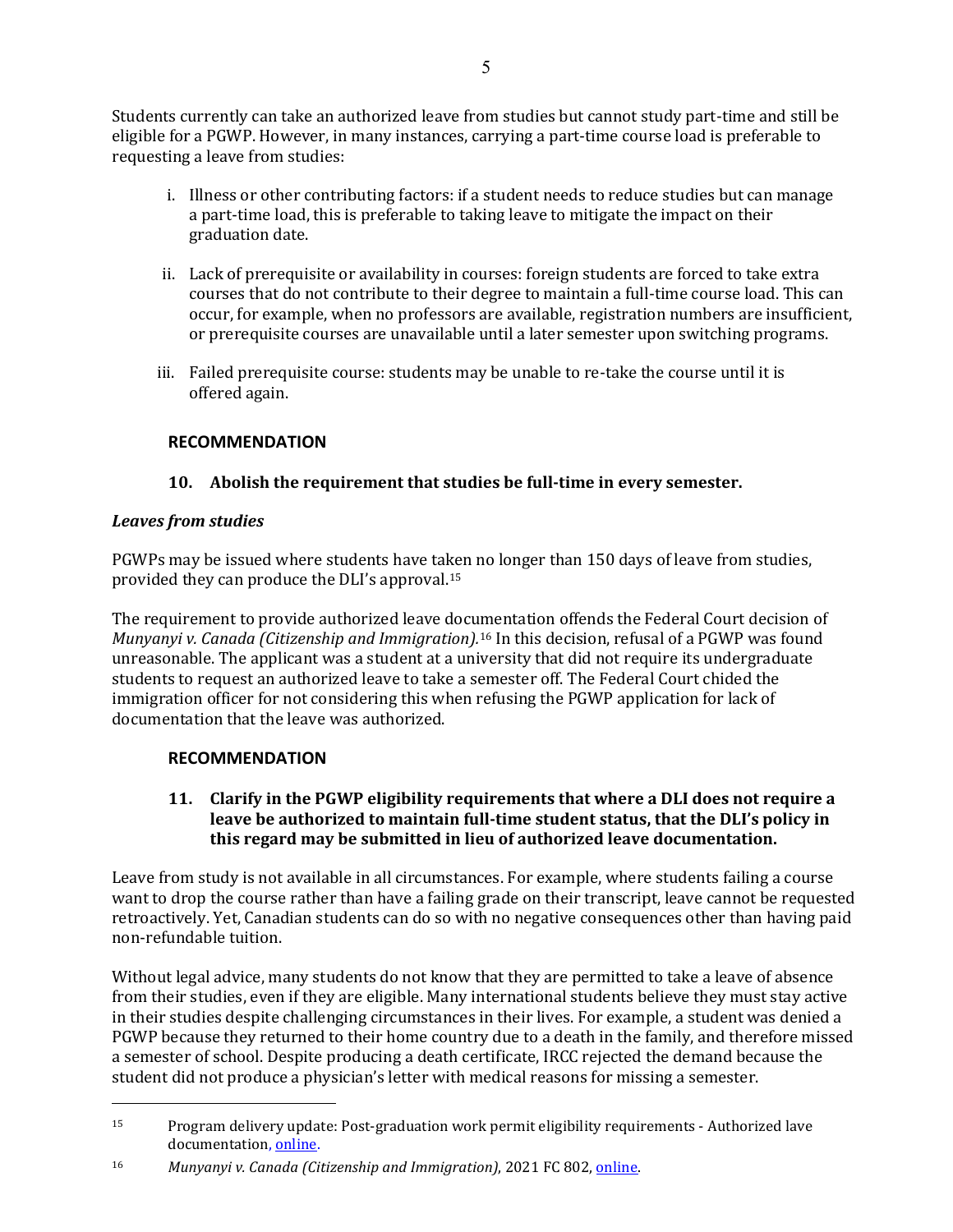Further consideration and flexibility must be given to the mental health impact of having to take a fulltime course load, particularly in light of other stressful factors that impact an international student's mental health, including settling into life in a new country, new school, often foreign language and in the middle of a global pandemic. These factors are stressful for any student, but when combined with the unexpected challenge of a failed course or death in the family, the stress of a requirement to maintain full-time studies to remain eligible for the PGWP can have serious mental health implications. These considerations, flexibility and accommodations are granted to Canadian students.

There is no justifiable policy reason why a student cannot take a part-time load in a semester and then take additional courses in the summer. There is no justifiable policy reason to have such a strict timeline and schedule for students. This is not how college or university is structured for Canadian students, and we should offer the same flexibility and accommodation to international students. Further, there is an inconsistency between the requirements for maintaining student status (where the student need only show they are progressing toward graduation) and the requirement to study full-time in every semester to be eligible for a PGWP. There is no rationale for why these policies must be different, and it adds confusion to the process for international students.

# **RECOMMENDATION**

## **12. Align the PGWPP eligibility requirements with the requirements to be actively pursuing studies.**

# *Eligibility for PGWPs for Destitute Students*

The destitute student category appears as an afterthought in IRCC policy, with little or no guidance on how or where this student fits in the wider immigration scheme.<sup>17</sup>

Destitute students are offered a temporary opportunity to work to alleviate their financial difficulties. The assumption is that studying full-time is unlikely during this period. However, they are not exempted from the requirement to study full time to make a successful PGWP application. They may fall under the 'authorized leave from studies' exception, but not always.

These students are likely to miss a semester, which will necessitate study permit extensions before they become eligible to complete courses or apply for a PGWP. There is no guidance for situations where a destitute student needs two semesters instead of one to regularise their financial situation.

The regulations refer to the financial situation as being temporary, but there are insufficient instructions to applicants on what that means. International students and the DLIs that educate them need further indications on how to properly use this tool.

# **RECOMMENDATIONS**

- **13. Develop guidance for destitute students.**
- **14. Create an exemption to the requirement to have studied full-time for the duration of the work permit issued to a destitute student.**

# *Permission to work after receiving the final transcript*

In an economy grappling with labour shortages, it is a priority that employers maintain their ability to employ foreign students in whom they have expended time, finances and training resources. However, the current PGWP application process creates insecurities for both students and employers who

<sup>17</sup> Humanitarian reasons [R208 – H81 and H82] – International Mobility Program**,** [online](https://www.canada.ca/en/immigration-refugees-citizenship/corporate/publications-manuals/operational-bulletins-manuals/temporary-residents/foreign-workers/humanitarian-reasons-r208.html)**.**